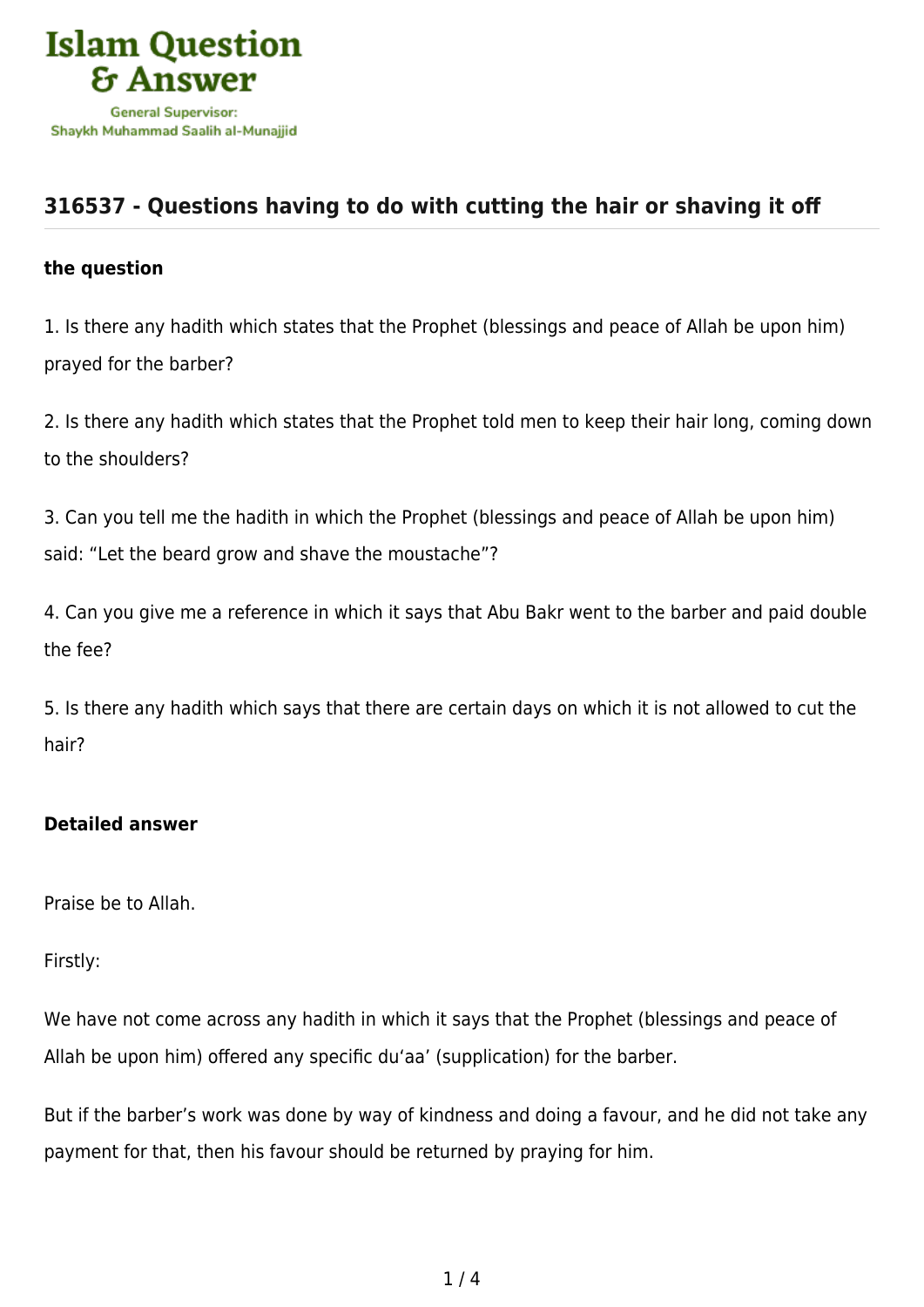

It was narrated that 'Abdullah ibn 'Umar said: The Messenger of Allah (blessings and peace of Allah be upon him) said: "If anyone does you a favour, then reciprocate, and if you do not have any means of reciprocating, then pray for him until you think that you have reciprocated (by praying for him)."

Narrated by Abu Dawood (1672) and an-Nasaa'i (2567). Shaykh al-Albaani (may Allah have mercy on him) said: al-Haakim said: It is saheeh according to the conditions of al-Bukhaari and Muslim, and adh-Dhahabi agreed with him, and it is as they both said. End quote from as-Silsilah as-Saheehah (1/510).

Secondly:

With regard to a man letting his hair grow down to his shoulders, there is no report to suggest that the Prophet (blessings and peace of Allah be upon him) instructed them to do that or encouraged them to do it. Rather it is narrated that the Prophet (blessings and peace of Allah be upon him) did that.

It was narrated from Anas (blessings and peace of Allah be upon him) that the hair of the Messenger of Allah (blessings and peace of Allah be upon him) came down to his shoulders.

```
Narrated by al-Bukhaari (5903) and Muslim (2338).
```
Sometimes it was shorter than that, and sometimes it was a little longer than that, as was the custom of the Arabs at the time of the Prophet (blessings and peace of Allah be upon him).

Letting the hair grow long in and of itself does not come under the heading of Sunnahs that we are encouraged to follow. Rather it comes under the heading of custom and tradition. This has been discussed previously in the answer to question no. [69822.](https://islamqa.com/en/answers/69822)

Thirdly: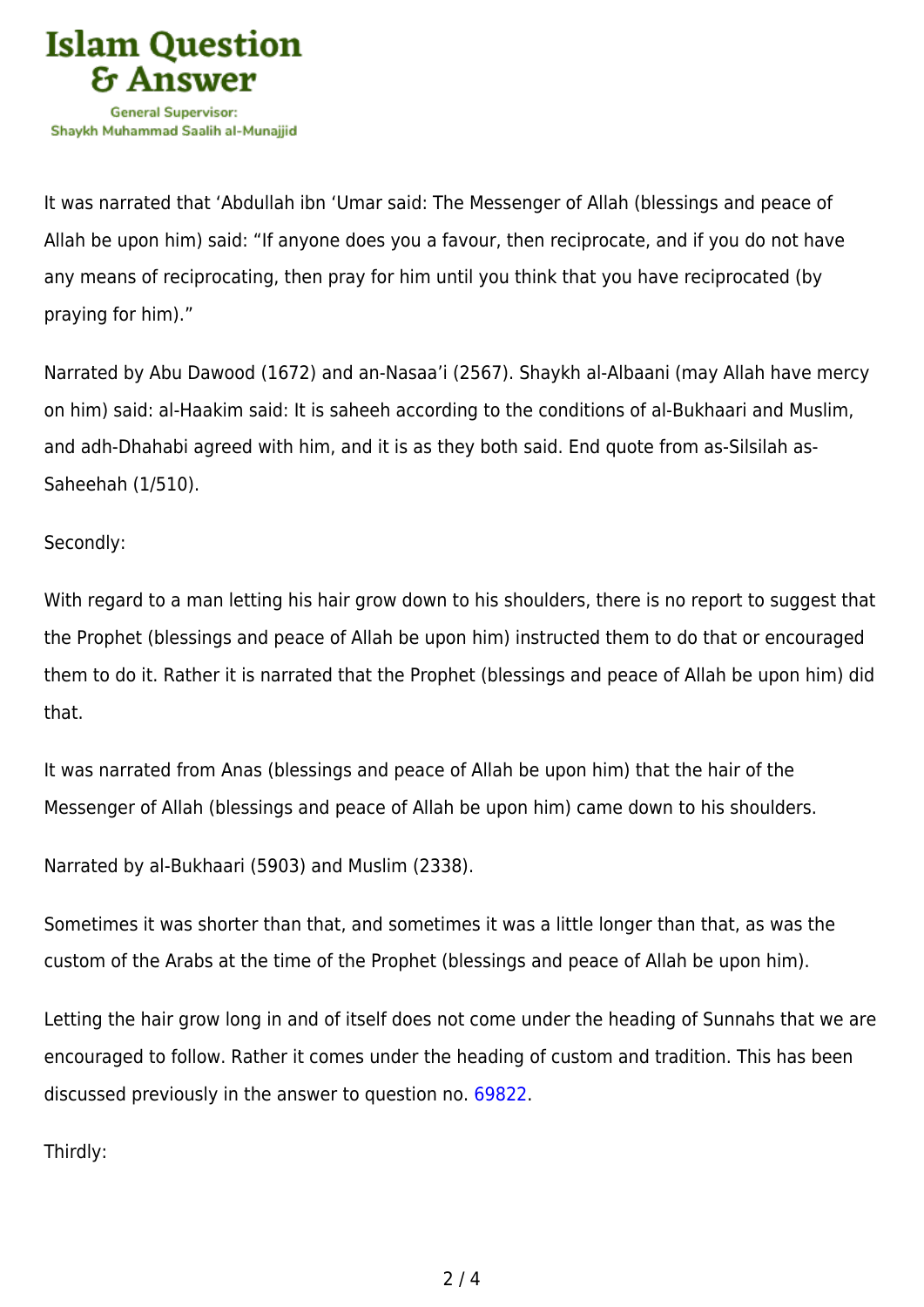

The command to let the beard grow and trim the moustache has been narrated in reports, such as the hadith of Ibn 'Umar, according to which the Prophet (blessings and peace of Allah be upon him) said: "Trim your moustaches and let your beards grow." Narrated by al-Bukhaari (5893) and Muslim (259).

Imam Muslim (260) narrated that Abu Hurayrah said: The Messenger of Allah (blessings and peace of Allah be upon him) said: "Trim the moustache and let the beard grow: be different from the Magians."

For more information, please see the answers to questions no. [1189 a](https://islamqa.com/en/answers/1189)nd [75525.](https://islamqa.com/en/answers/75525)

Fourthly:

We have not come across any report to suggest that Abu Bakr (may Allah be pleased with him) paid the barber double his fee.

Fifthly:

It was narrated that it is not allowed to cut one's hair on two occasions:

1. For the pilgrim who is performing Hajj or 'umrah, whilst performing Hajj or 'umrah.

Allah, may He be exalted, says (interpretation of the meaning):

"And complete the hajj and 'umrah for Allah. But if you are prevented, then [offer] what can be obtained with ease of sacrificial animals. And do not shave your heads until the sacrificial animal has reached its place of slaughter"

[al-Baqarah 2:196].

Ibn 'Abd al-Barr (may Allah have mercy on him) said: